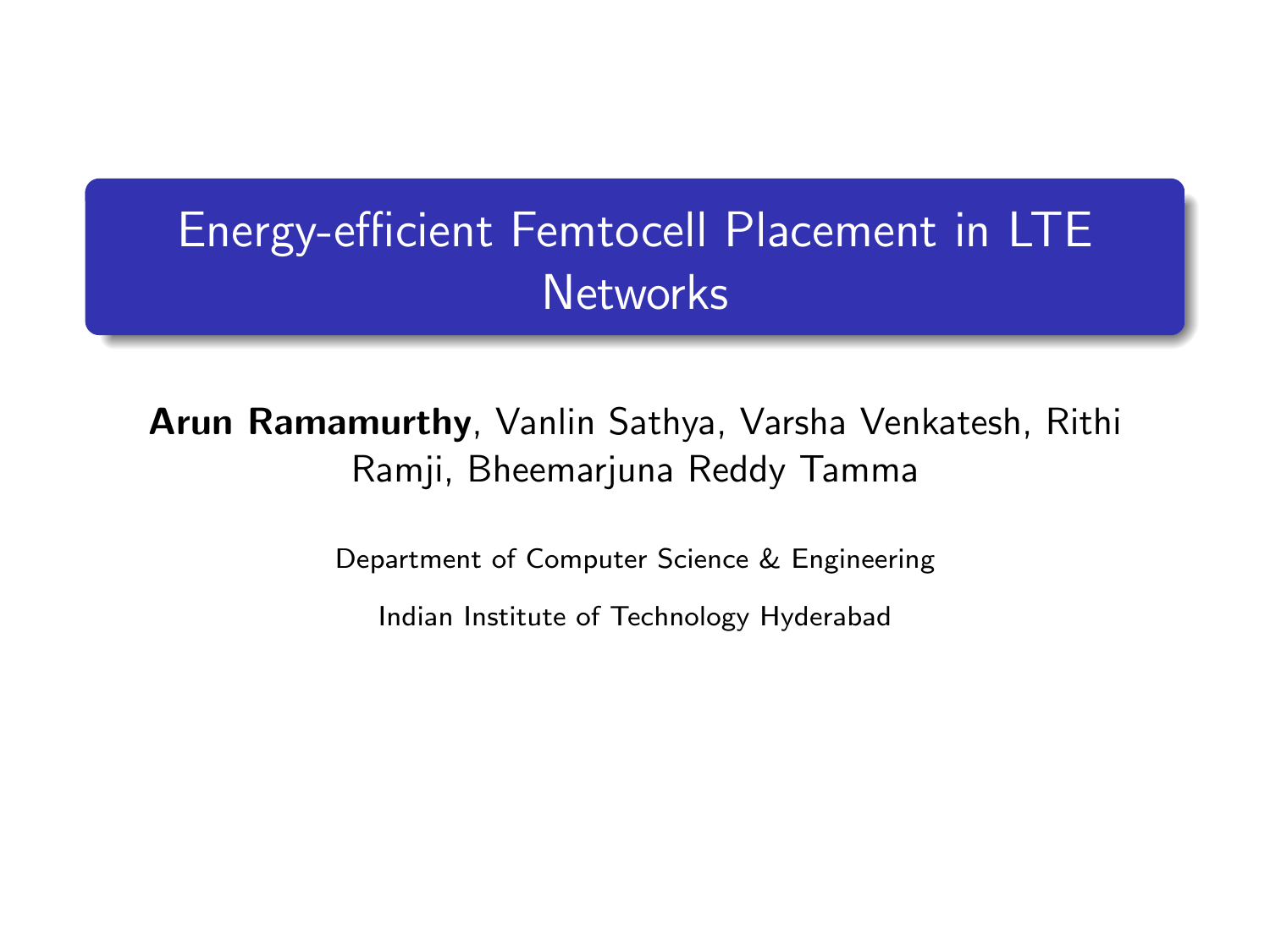

#### [Motivation](#page-3-0)

- [System and Channel Model](#page-4-0)
- [Proposed work](#page-6-0)
- [Experimental Setup and Results](#page-15-0)
- [Conclusion and Future Work](#page-21-0)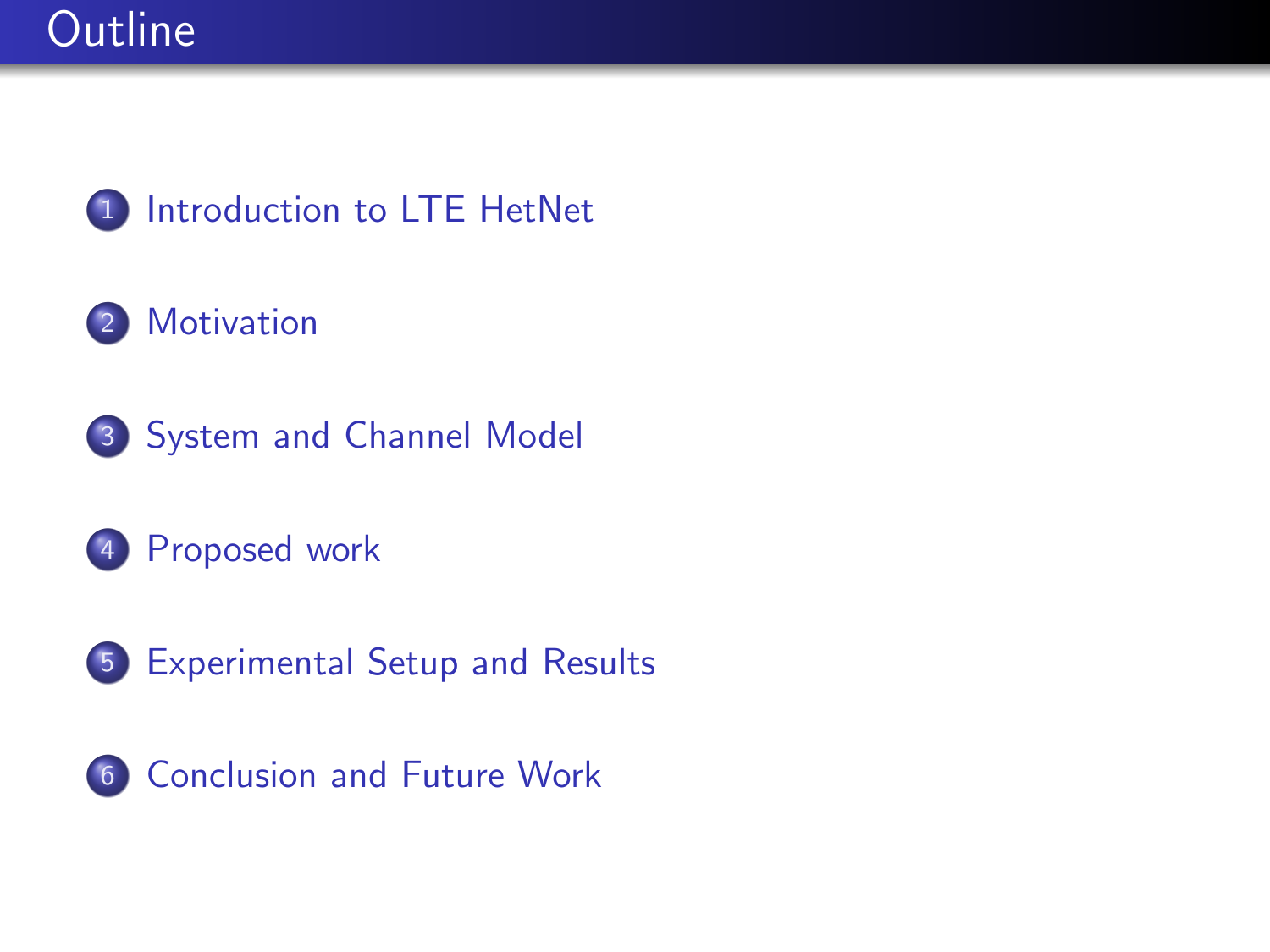#### [Introduction to LTE HetNet](#page-2-0)

[Motivation](#page-3-0) [System and Channel Model](#page-4-0) [Proposed work](#page-6-0) [Experimental Setup and Results](#page-15-0) [Conclusion and Future Work](#page-21-0)

#### <span id="page-2-0"></span>Introduction to LTE HetNet

- **O** LTE Heterogeneous Network (HetNet) system comprises of Macro and Small Cells.
- **O** Dense deployment in enterprise/hot spots.
- Low power nodes.  $\bullet$
- Frequency Reuse  $1 \rightarrow$  high spectral efficiency, but need to contain cross-tier and co-tier interference. Heterogeneous Network



Source: Prof. Robert W. Heath Jr, UT Austin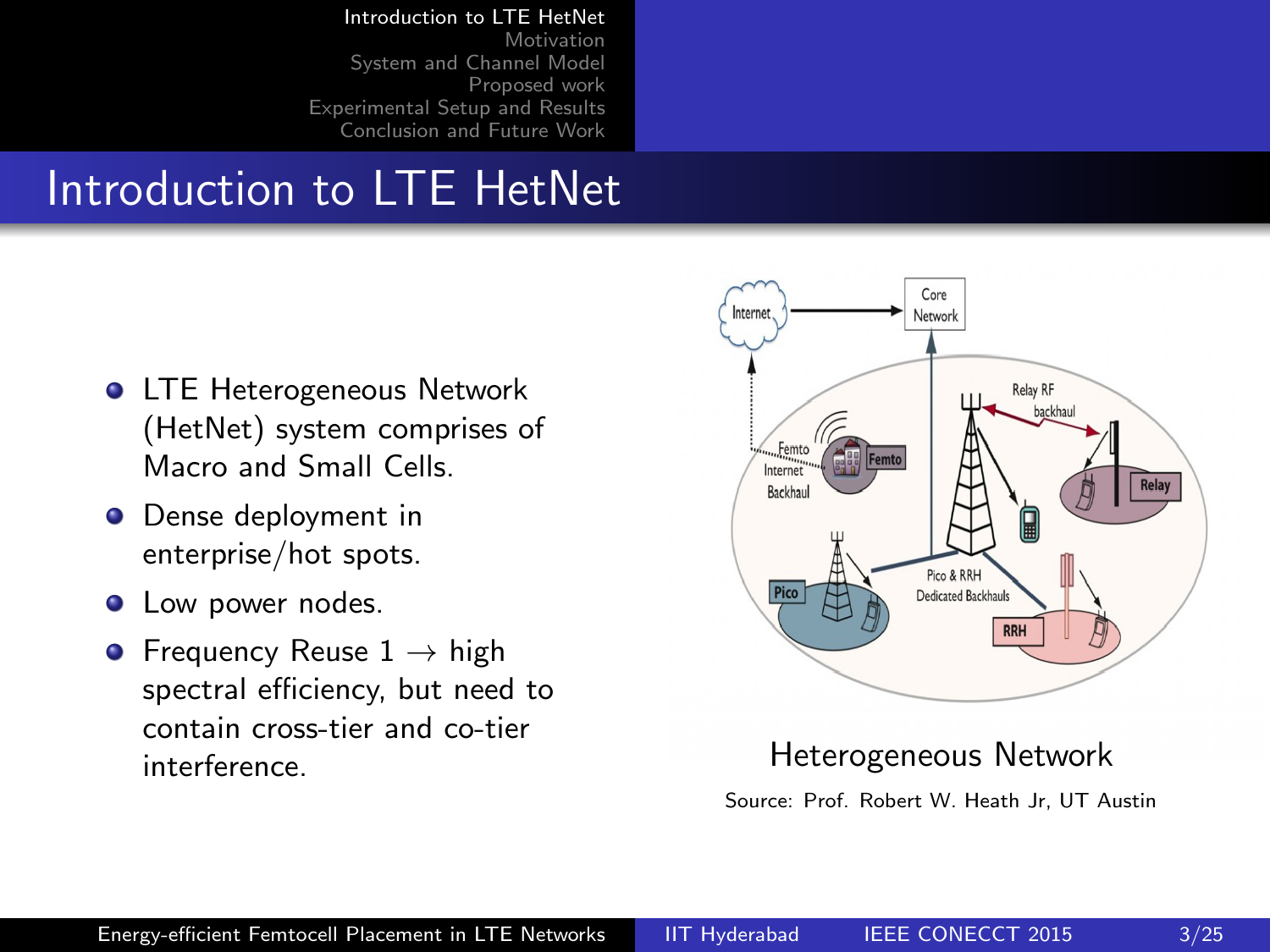#### <span id="page-3-0"></span>**Motivation**

- 70% of total traffic comes from indoor environments [Cisco, 2013].
- Macros have poor indoor cellular coverage due to obstructions such as walls.
- **Indoor signal strength can be improved by deploying Femtos with** frequency reuse one.
- Random placement of Femtos can create coverage hole and/or drain user battery.
- Optimal placement of femtos considering both uplink and downlink is essential.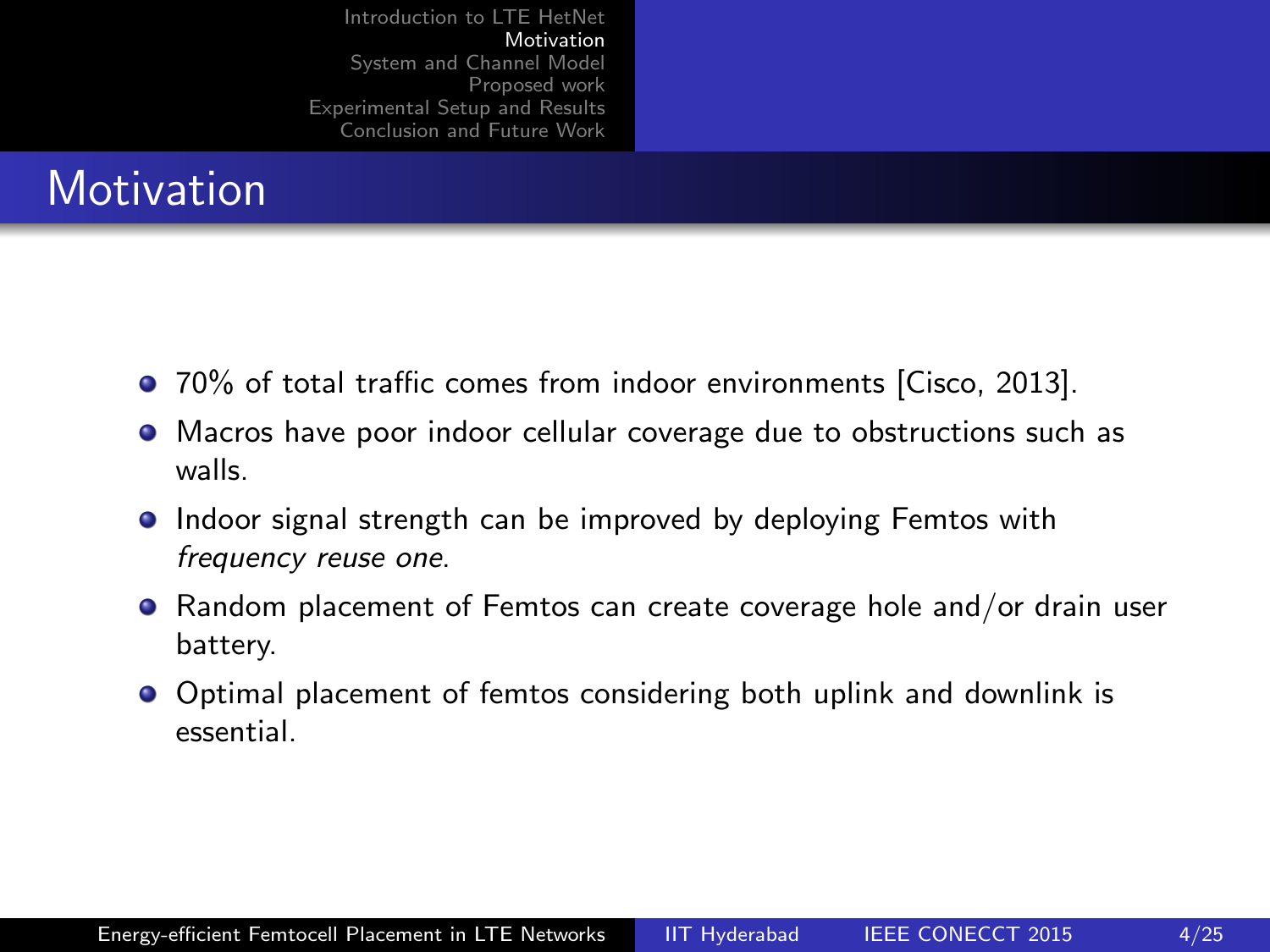#### <span id="page-4-0"></span>System and Building Model

- **O** LTE HetNet system comprising of Macros and Femtos.
- **•** Macros and Femtos operate on same frequency.
- **O** Cross-tier and co-tier interference is considered.
- Enterprise building with many  $\bullet$ rooms.
- **•** Each room is further divided into sub-regions.
- We assume that signal-to-interference-plus-noise ratio  $(SINR)$  does not vary within a sub-region.



Aerial view of typical floor area inside the building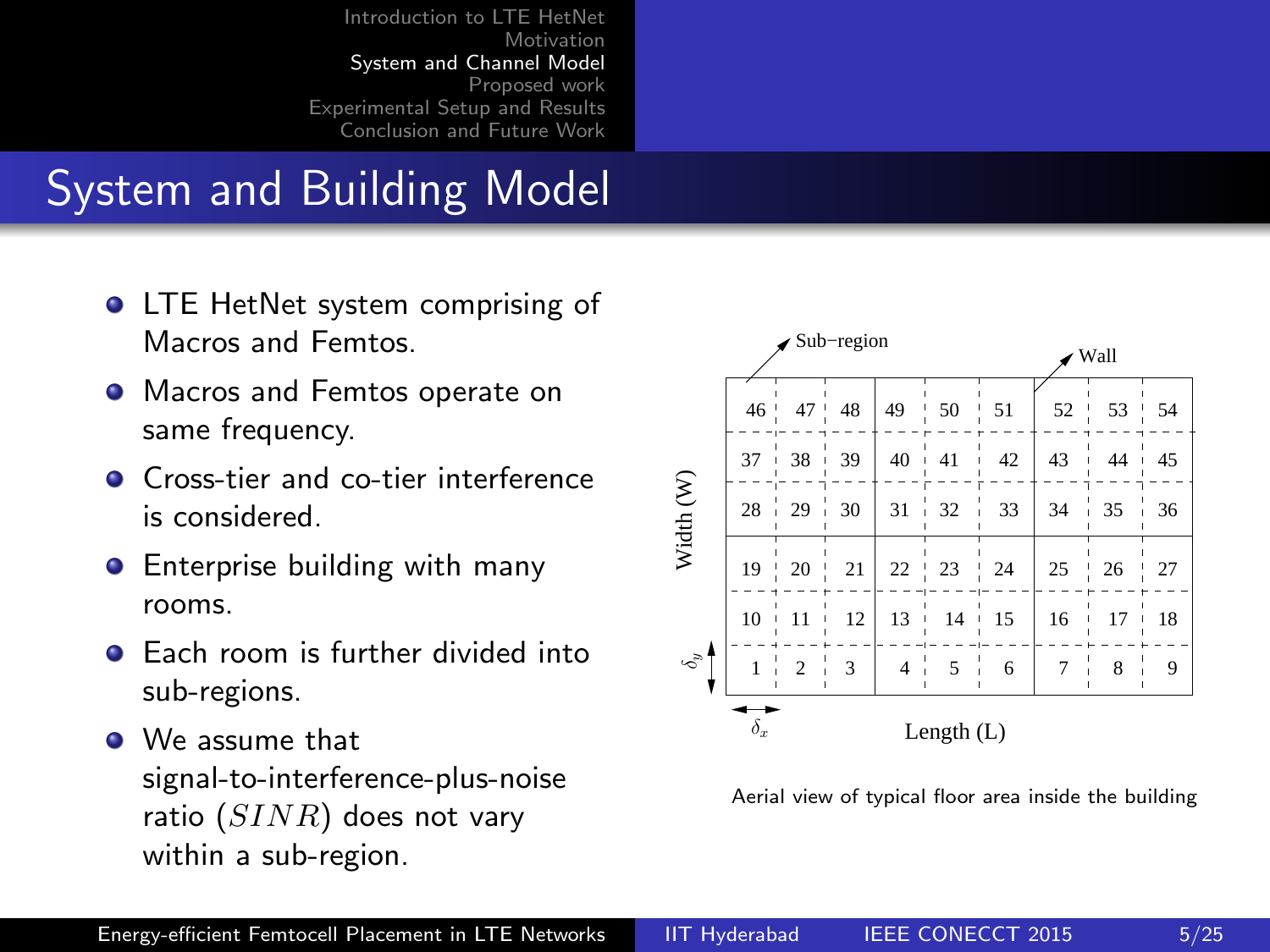#### Channel Model

$$
PathLoss_{Macro} = 40 \log_{10} \frac{d}{1000} + 30 \log_{10} f + 49 + K\sigma
$$

$$
PathLoss_{Femto} = 37 + 30 \log_{10} d + K\sigma
$$

Where,  $d$  is the distance between the user and the Base Station (BS),  $K$  is the number of walls between the user and the BS,  $f$  is the center frequency and  $\sigma$ is the penetration loss.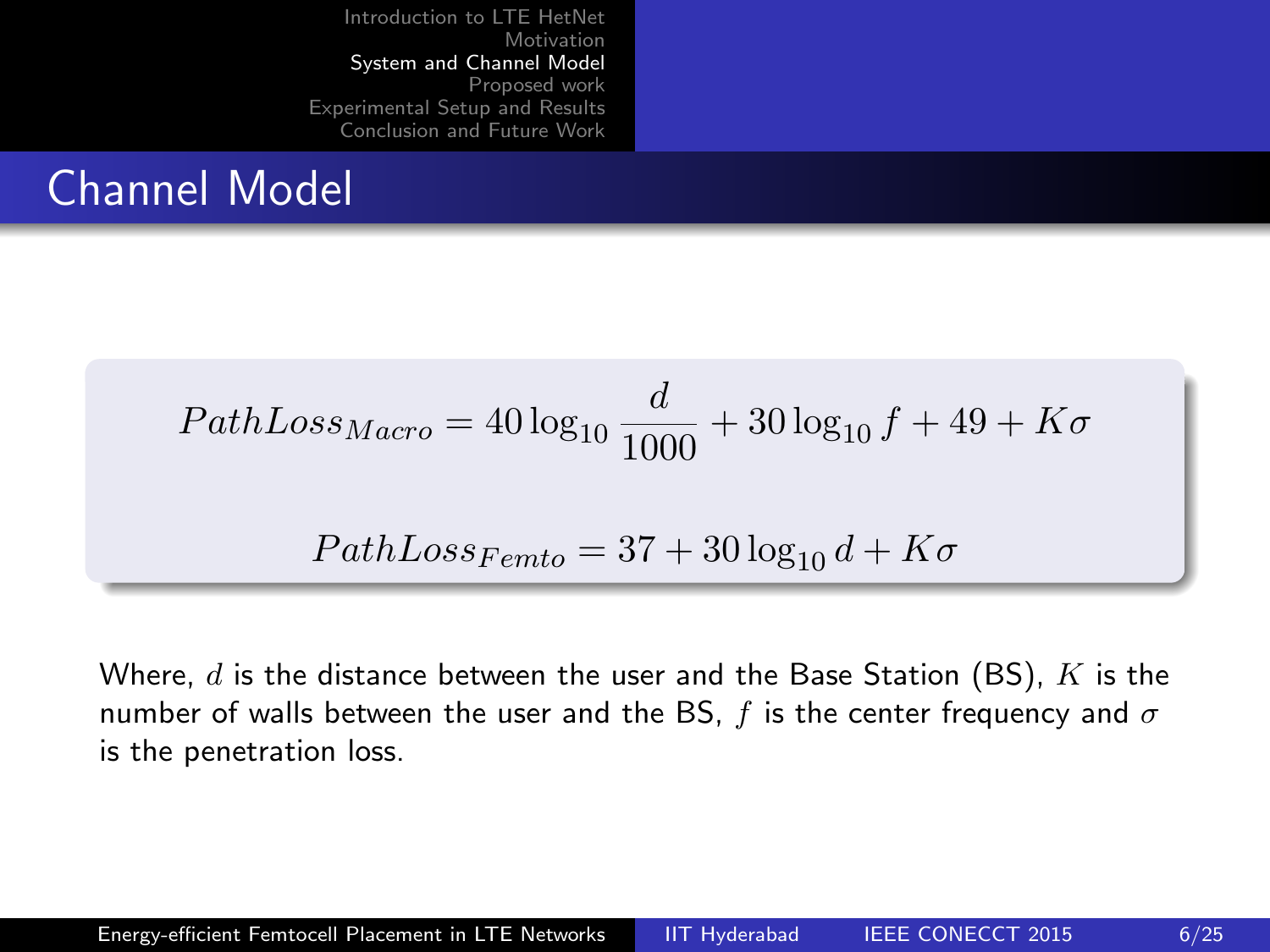#### <span id="page-6-0"></span>**Overview**

- Two optimization models are formulated to maintain threshold uplink SINR ( $USINR_{Th}$ ) and downlink SINR ( $DSINR_{Th}$ ) and to reduce the uplink power.
- **•** Step 1: Minimize Femto and Uplink Transmission Power (MFUTP) MILP model
	- Minimizes the number of Femtos deployed and the total uplink transmission power.
	- Guarantees  $USNR_{Th}$  and  $DSINR_{Th}$  to every user.
- **Step 2: Uplink SINR Transmission Power (USTP) LP model** 
	- **•** Minimizes the total uplink transmission power.
	- Guarantees  $USINR_{Th}$  to every user.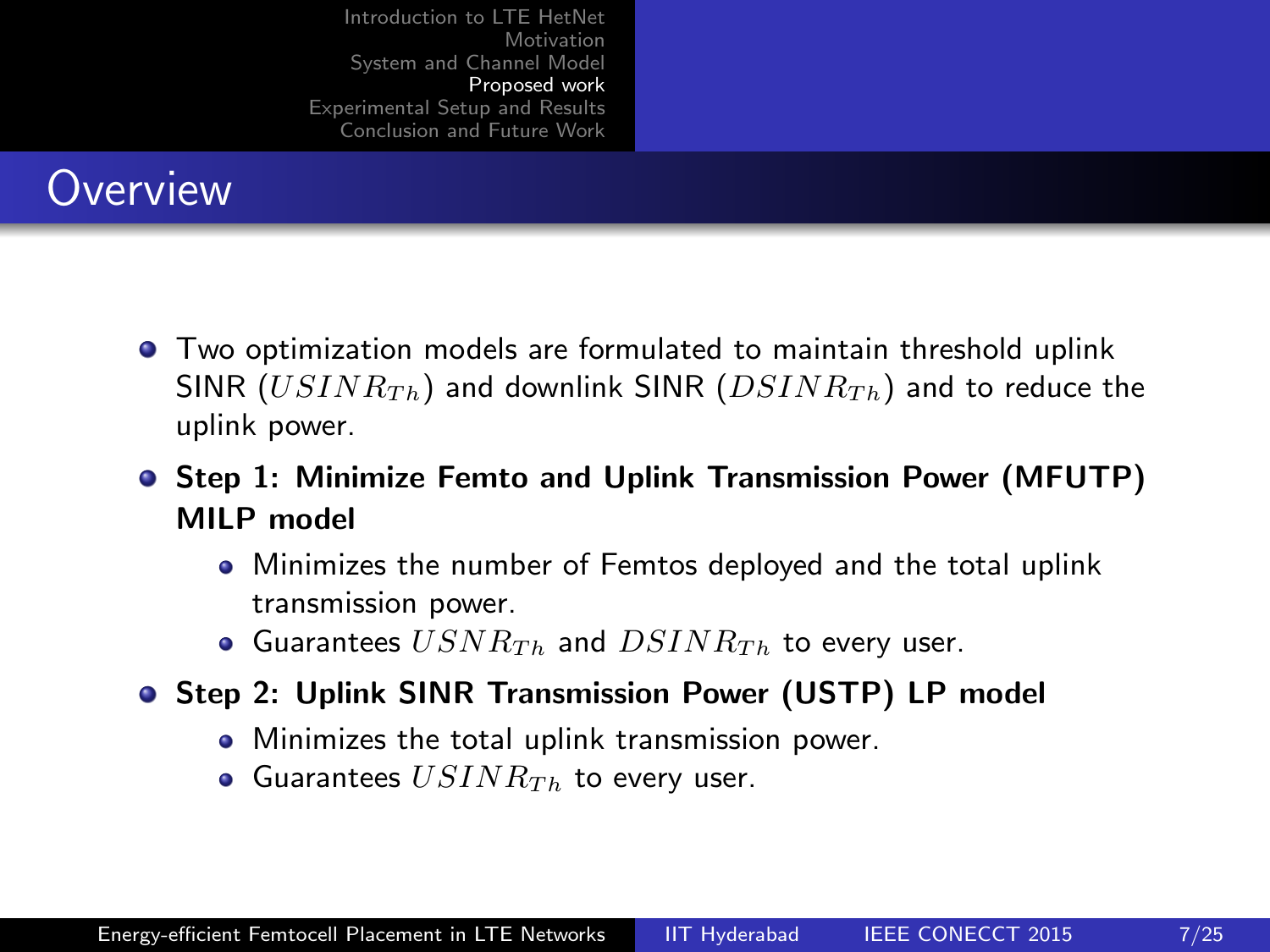#### Notations used in this work

|                    | <b>Notation</b> Definition                                      |  |
|--------------------|-----------------------------------------------------------------|--|
| MBS                | Set of all Macro Base Stations                                  |  |
| SR                 | Set of all sub-regions inside the building                      |  |
| $U_i$              | Set of all users in sub-region $j$                              |  |
| $x_a$              | 1 if Femto is placed at sub-region a, zero otherwise            |  |
| $z_{ja}$           | 1 if $j^{th}$ sub-region of the building is associated with the |  |
|                    | Femto located at sub-region $a$ , zero otherwise                |  |
| $G_{ja}$           | Channel gain between sub-regions $j$ and $a$                    |  |
| $G'_{ie}$          | Channel gain between sub-region $j$ and Macro $e$               |  |
| $\beta_1, \beta_2$ | Objective function weightage                                    |  |
| $P_{macro}$        | Transmission power of the Macro                                 |  |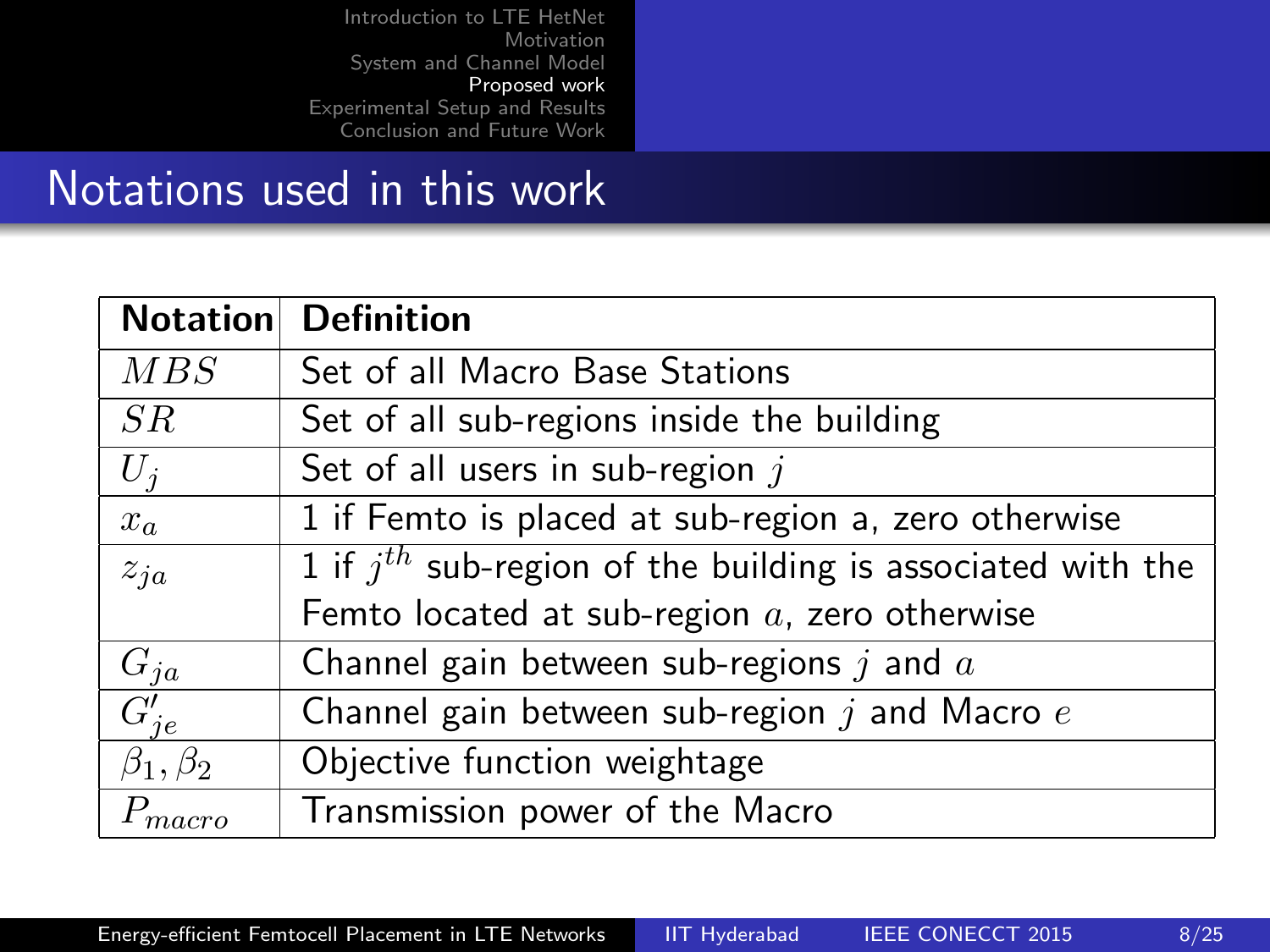#### Notations used in this work

|                    | <b>Notation</b> Definition                            |
|--------------------|-------------------------------------------------------|
| $\tilde{m}$ ax     | Maximum transmission power of Femto $f$               |
| $P_{max}^u$        | Maximum uplink transmission power                     |
| $P_m^u$            | Uplink transmission power of user $m$                 |
| $\overline{N}^d_o$ | Downlink Noise                                        |
| $N^d_o$            | <b>Uplink Noise</b>                                   |
| SRB                | Set of all Resource Blocks (RBs)                      |
| $V_r$              | Set of all users using RB $r$ for uplink transmission |
| $f_i$              | Serving Femto of user i                               |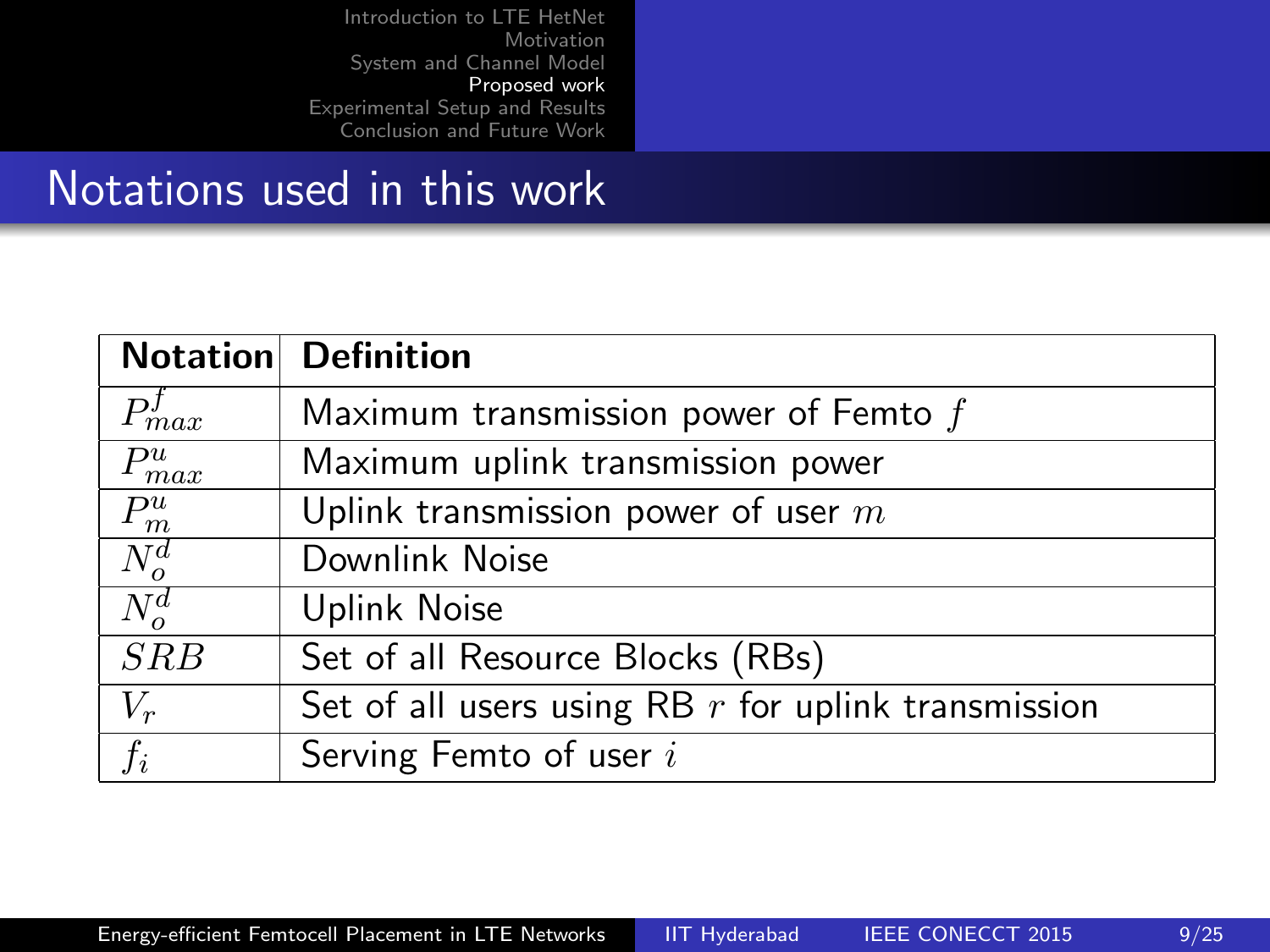## Step 1: MFUTP MILP Model

By solving the MFUTP MILP model, the following values can be obtained:

- **The minimum number of Femtos needed to maintain**  $DSINR_{Th}$  in each sub-region.
- The minimum uplink power each UE has to transmit to maintain  $USNR_{Th}$ .
- The optimal location of Femtos inside the building.
- The Femto to which each sub-region will be connected.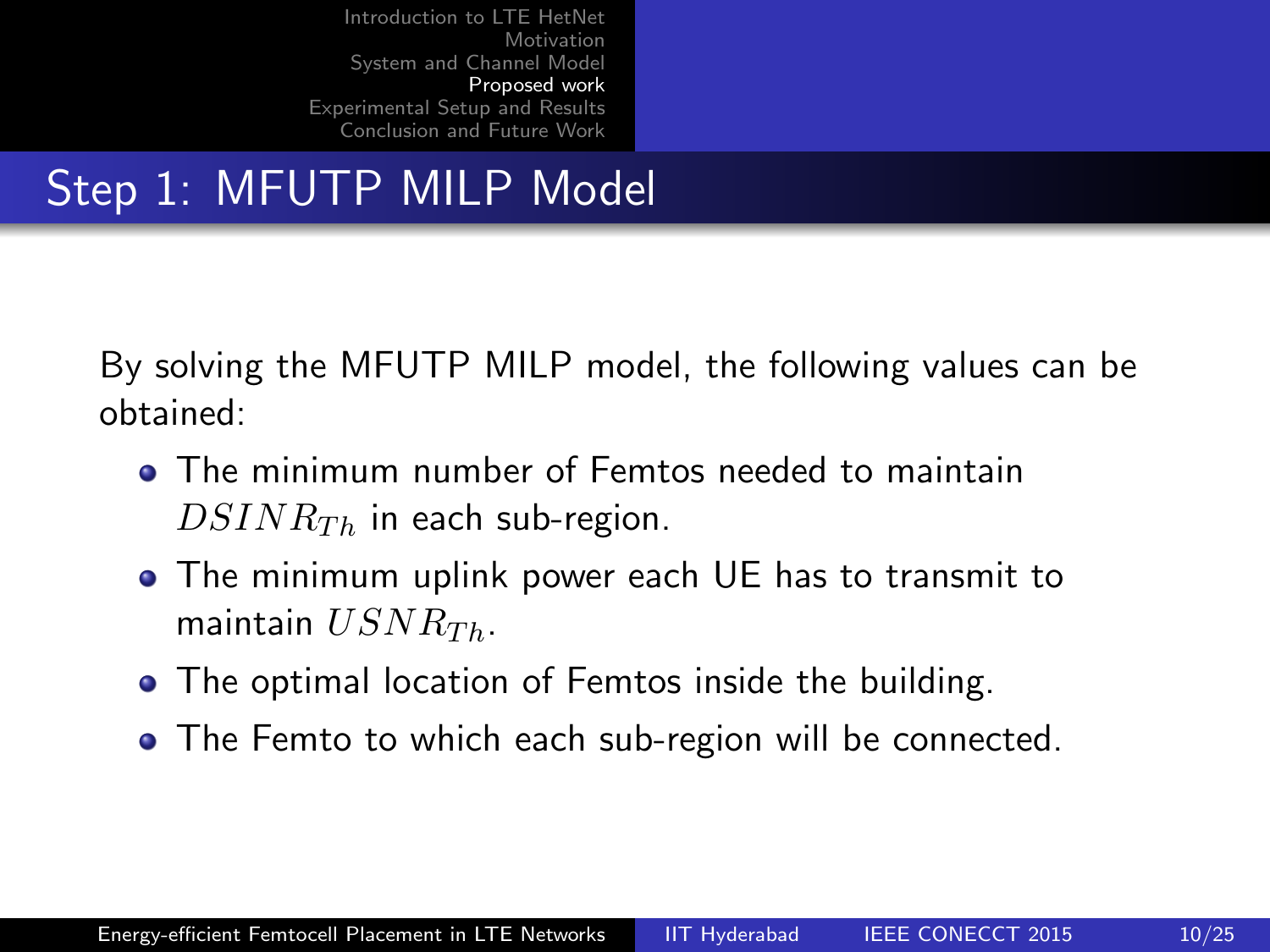## Step 1: MFUTP MILP Model

• Objective: Minimize the total number of Femtos deployed and total uplink power.

$$
min(\beta_1\sum_{a \in SR} x_a + \beta_2\sum_{j \in SR} \sum_{m \in U_j} P^u_m/P^u_{max})
$$

**Constraint:** Every sub-region is connected to exactly one Femto.

$$
\sum_{a \in SR} z_{ja} = 1 \qquad \forall j \in SR
$$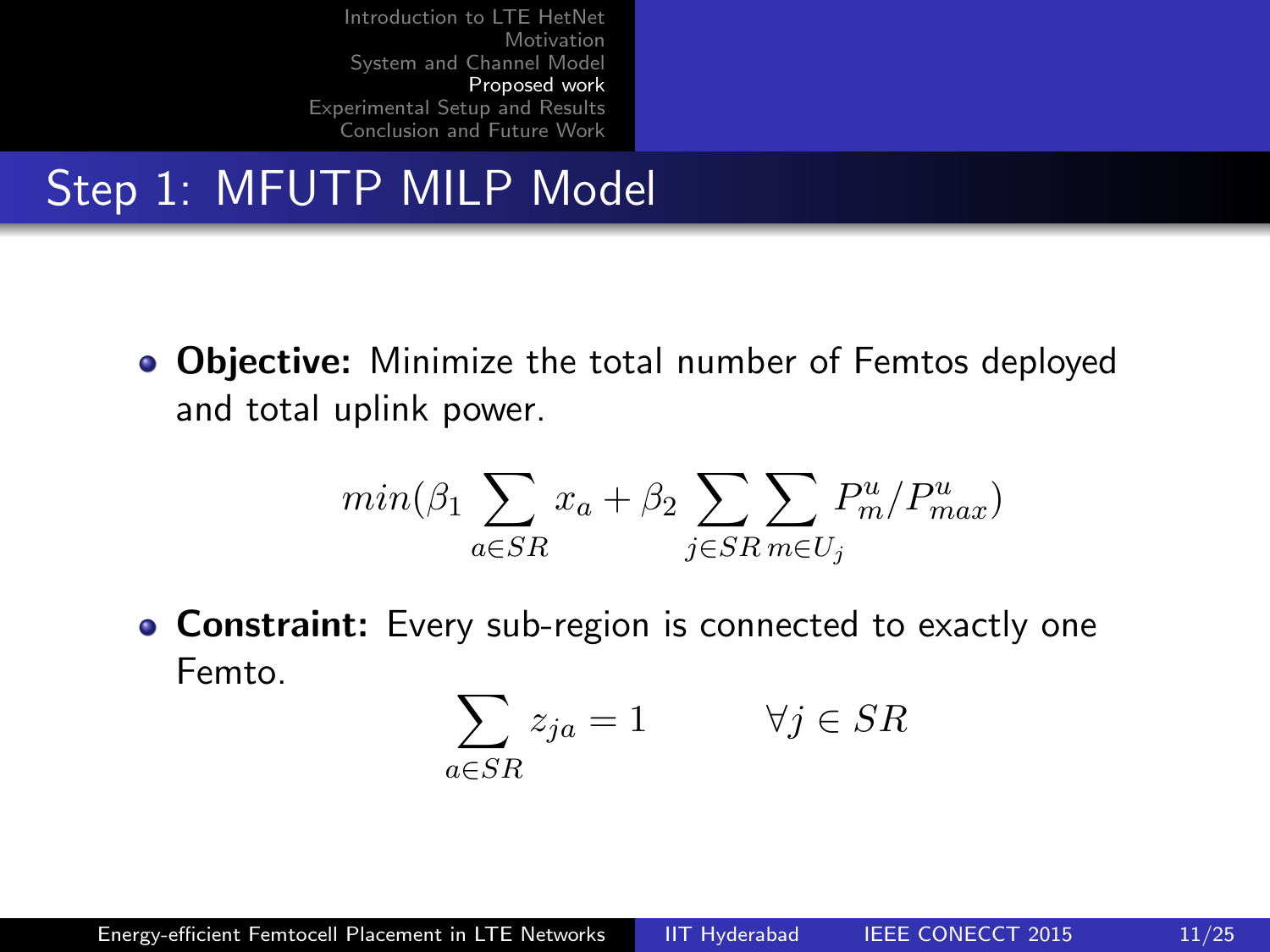#### Step 1: MFUTP MILP Model-Downlink Constraints

• A sub-region j is connected to a sub-region a only if  $x_a = 1$ .

$$
z_{ja} - x_a \le 0 \qquad \forall j, a \in SR
$$

• DSINR of each sub-region must be above  $DSINR_{Th}(\lambda_d)$ .

$$
\frac{\operatorname{Inf}*(1-z_{ja}) + G_{ja}P_{max}^f x_a}{N_o^d + \sum_{b \in SR\backslash a} G_{jb}P_{max}^f x_b + \sum_{e \in MBS} G'_{je}P_{macro}} \ge \lambda_d \quad \forall j, a \in SR
$$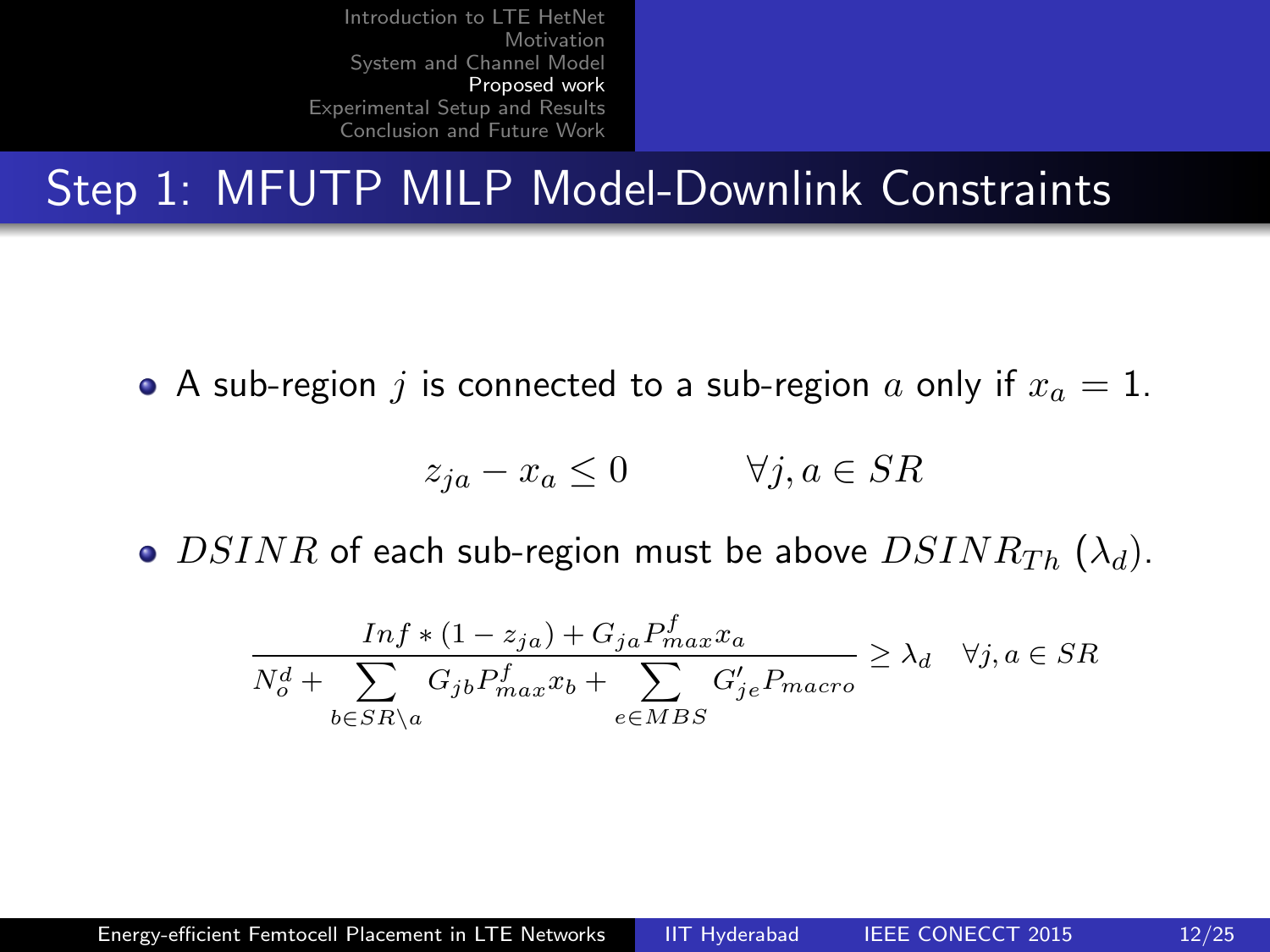#### Step 1: MFUTP MILP Model-Uplink Constraint

•  $USNR$  of users must be above  $USNR_{Th}(\lambda_u)$ .

$$
\frac{Inf * (1 - z_{ja}) + G_{ja}P_m^u}{N_0^u} \ge \lambda_u \quad \forall j, a \in SR, \forall m \in U_j
$$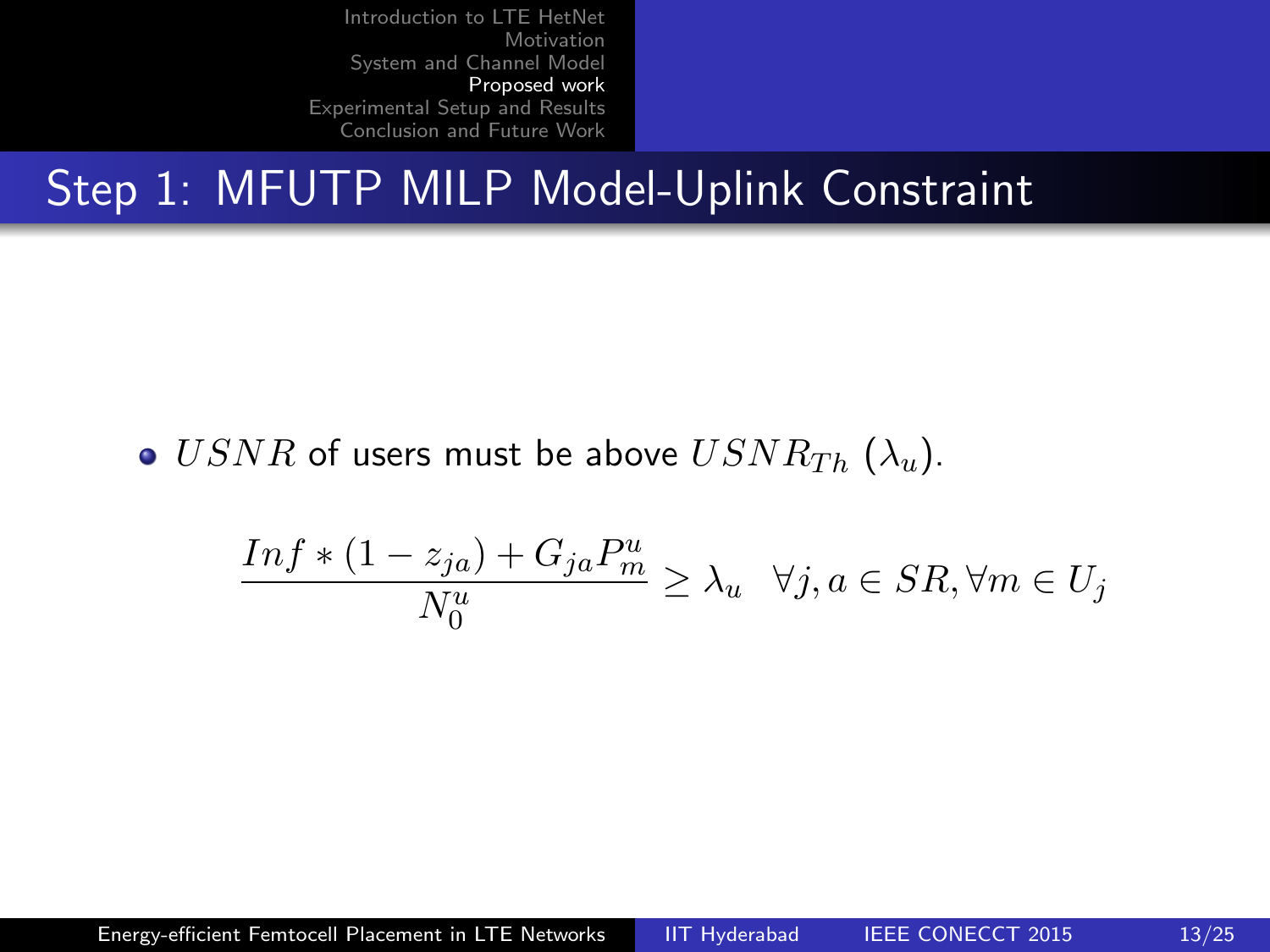#### Step 2: USTP LP Model

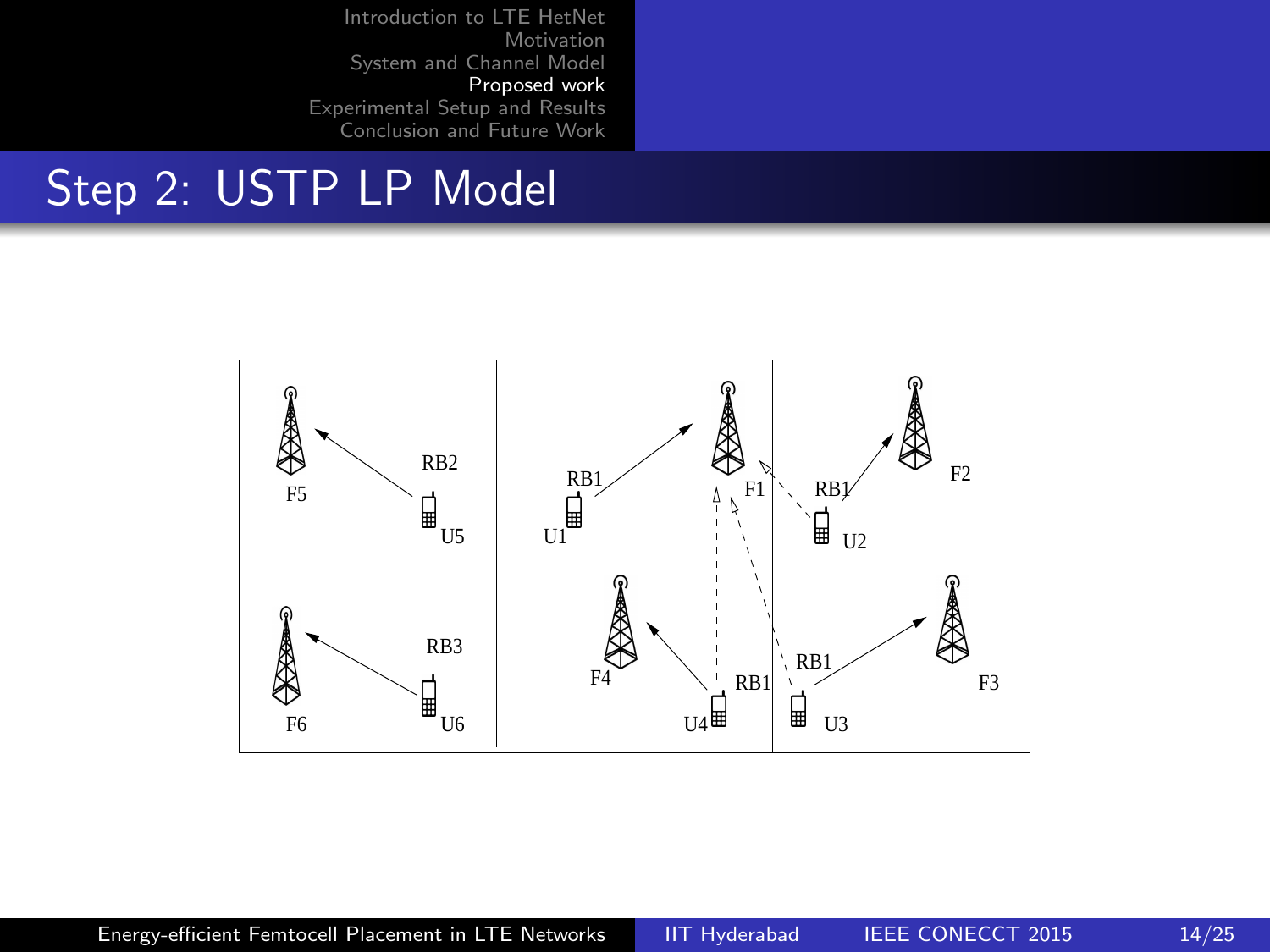#### Step 2: USTP LP Model

• Objective: Minimize the total uplink power.

$$
min(\sum_{r \in SRB} \sum_{i \in V_r} P_i^u)
$$

**Constraint:**  $USINR$  of each user must be above a threshold  $(\lambda_i)$  value.

$$
\frac{G_{if_i}P_i^u}{N_o^u + \sum_{j \in V_r \backslash i} G_{jf_i}P_j^u} \ge \lambda_i \quad \forall i \in V_r, r \in SRB
$$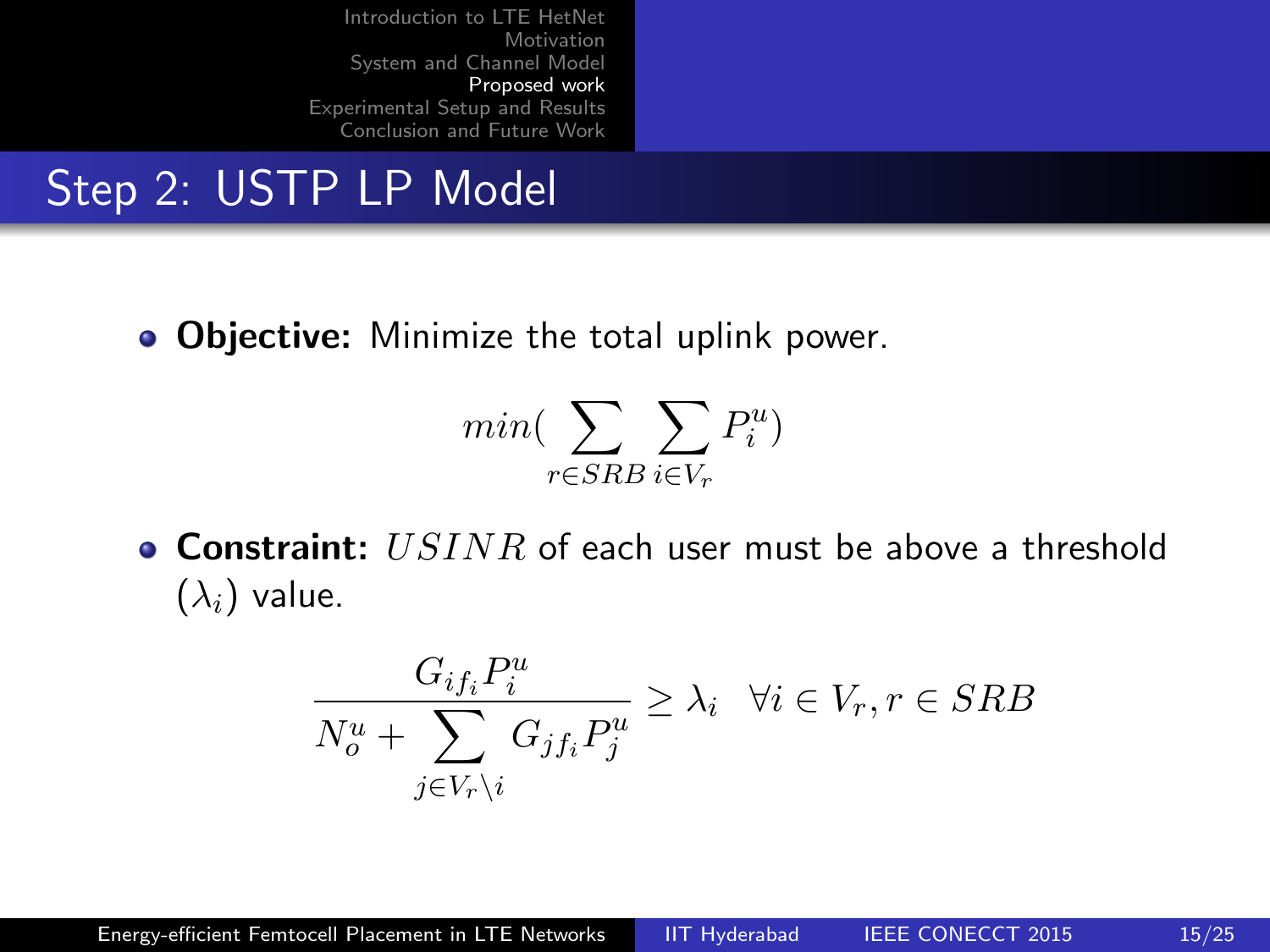#### <span id="page-15-0"></span>Experimental Setup

#### Table: Simulation Parameters

| <b>Parameters</b>           | <b>Values</b>               |
|-----------------------------|-----------------------------|
| Number of floors            | One                         |
| <b>Building dimensions</b>  | $48m \times 48m \times 3m$  |
| Room dimension              | Non-uniform                 |
| Total number of sub-regions | 144                         |
| Sub-region dimensions       | $4m \times 4m$              |
| Total number of rooms       | 15                          |
| Macro transmit power        | 46 dBm                      |
| Macro BS height             | 30 <sub>m</sub>             |
| Femto transmit power        | 20 dBm                      |
| UE maximum transmit power   | 0.2W                        |
| LTE Mode                    | <b>FDD</b>                  |
| User distribution           | One UE in each sub-region   |
| <b>Operating Frequency</b>  | 2.6 GHZ                     |
| $\overline{DSINR}_{Th}$     | 0 dB                        |
| $\beta_1$                   | 1                           |
| $\beta_2$                   | ī                           |
| Simulator                   | MATLAB                      |
| Optimizer                   | <b>CPLEX</b> solver in GAMS |

[Energy-efficient Femtocell Placement in LTE Networks](#page-0-0) | IIT Hyderabad IEEE CONECCT 2015 16/25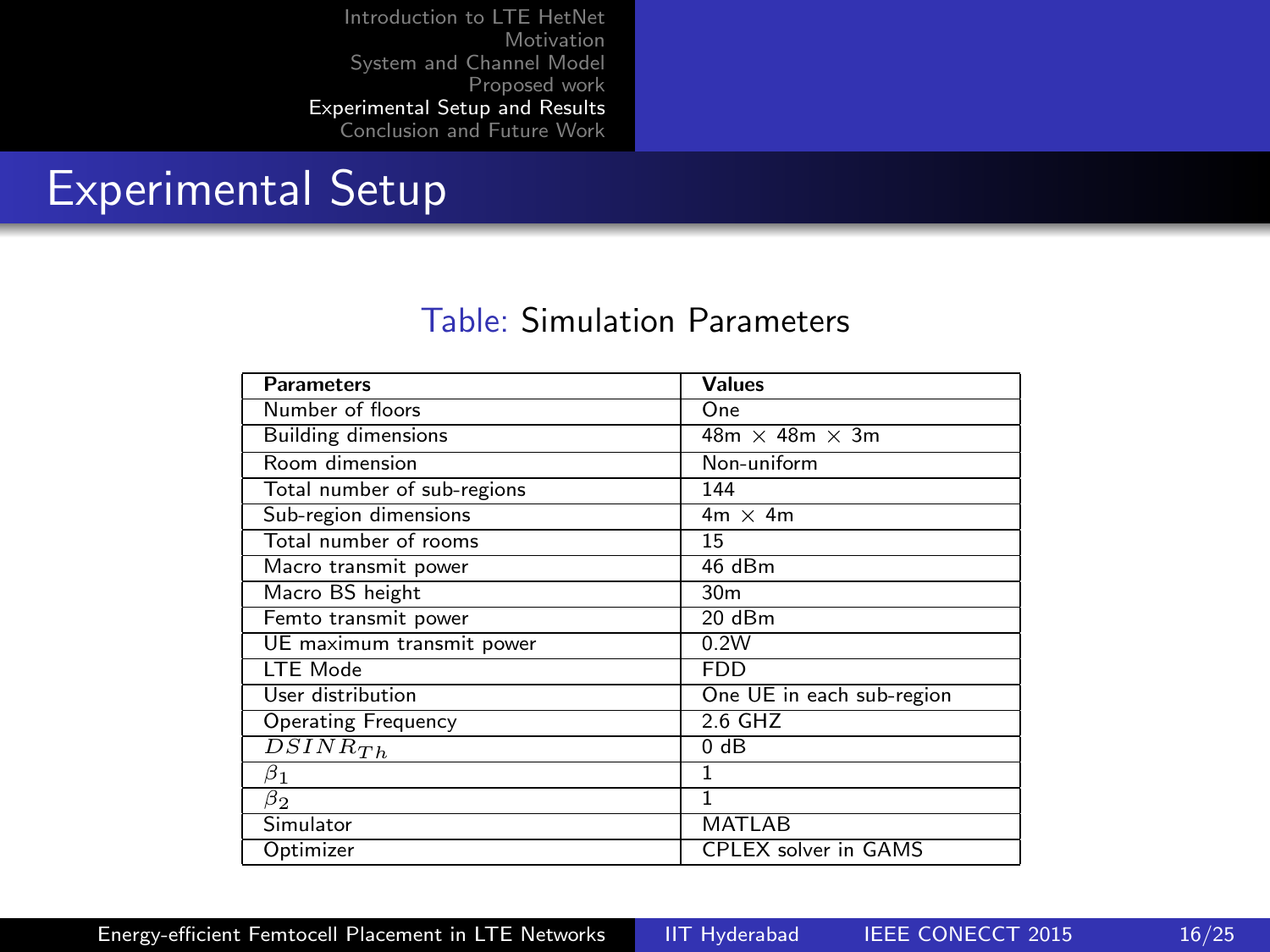#### MFUTP Placement: Downlink Results



DSINR (in dB) REM in MFUTP Placement

12 10 8 6 4 2<br>X sub−region number Femto sub-region association in MFUTP placement

 $53\%$ 

 $\pm 4$ 

#### MFUTP placement guarantees  $DSINR_{Th}$  to every sub-region inside the building.

[Energy-efficient Femtocell Placement in LTE Networks](#page-0-0) | IIT Hyderabad IEEE CONECCT 2015 17/25

F1

F2 S

Y sub−region number

<u>H5H</u>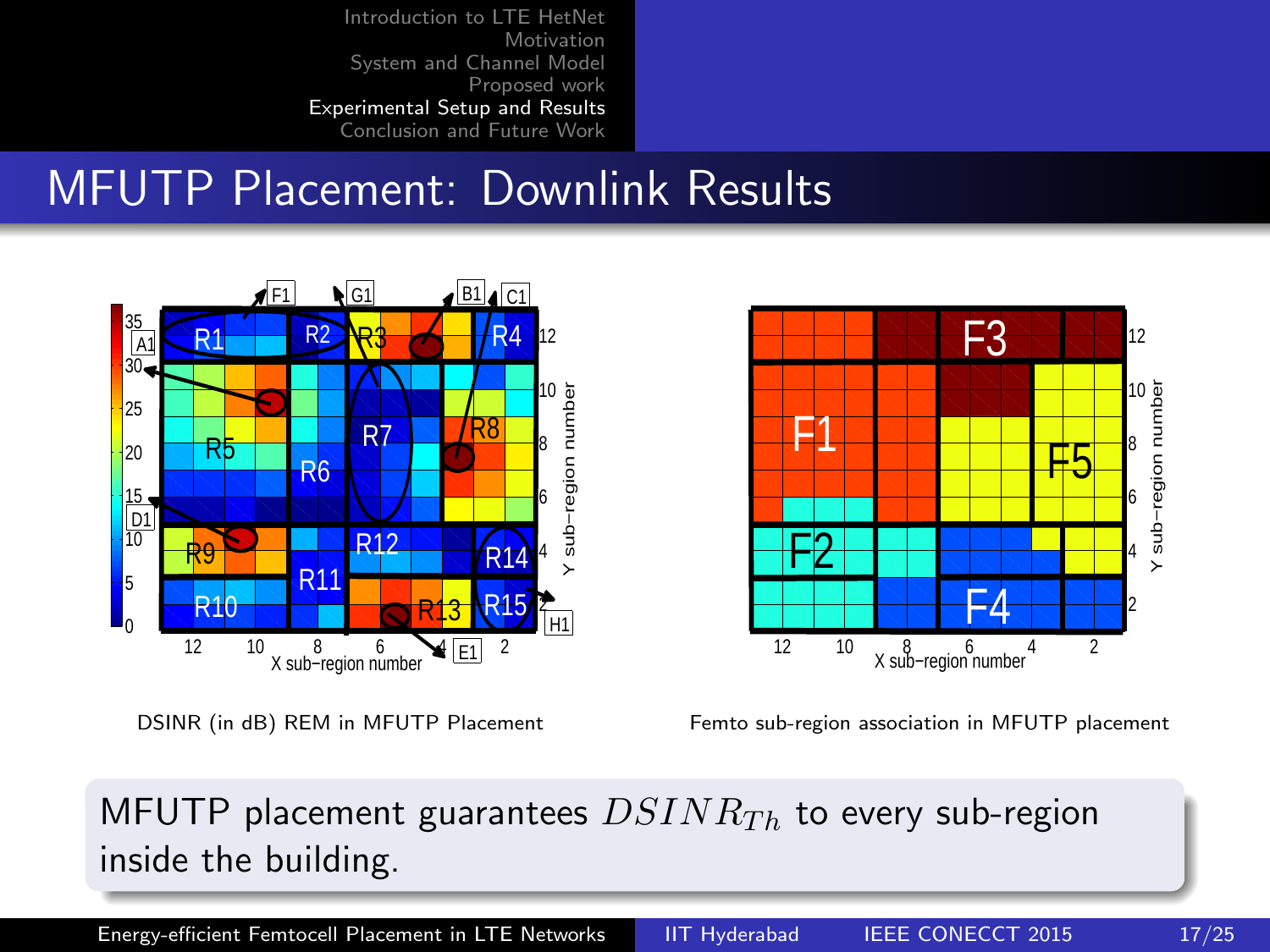#### Center K-Means (CKM) Placement: Downlink results



DSINR (in dB) REM in CKM Placement



Femto sub-region association in CKM Placement

#### CKM placement doesn't guarantee  $DSINR_{Th}$  to every sub-region inside the building.

[Energy-efficient Femtocell Placement in LTE Networks](#page-0-0) IIT Hyderabad IEEE CONECCT 2015 18/25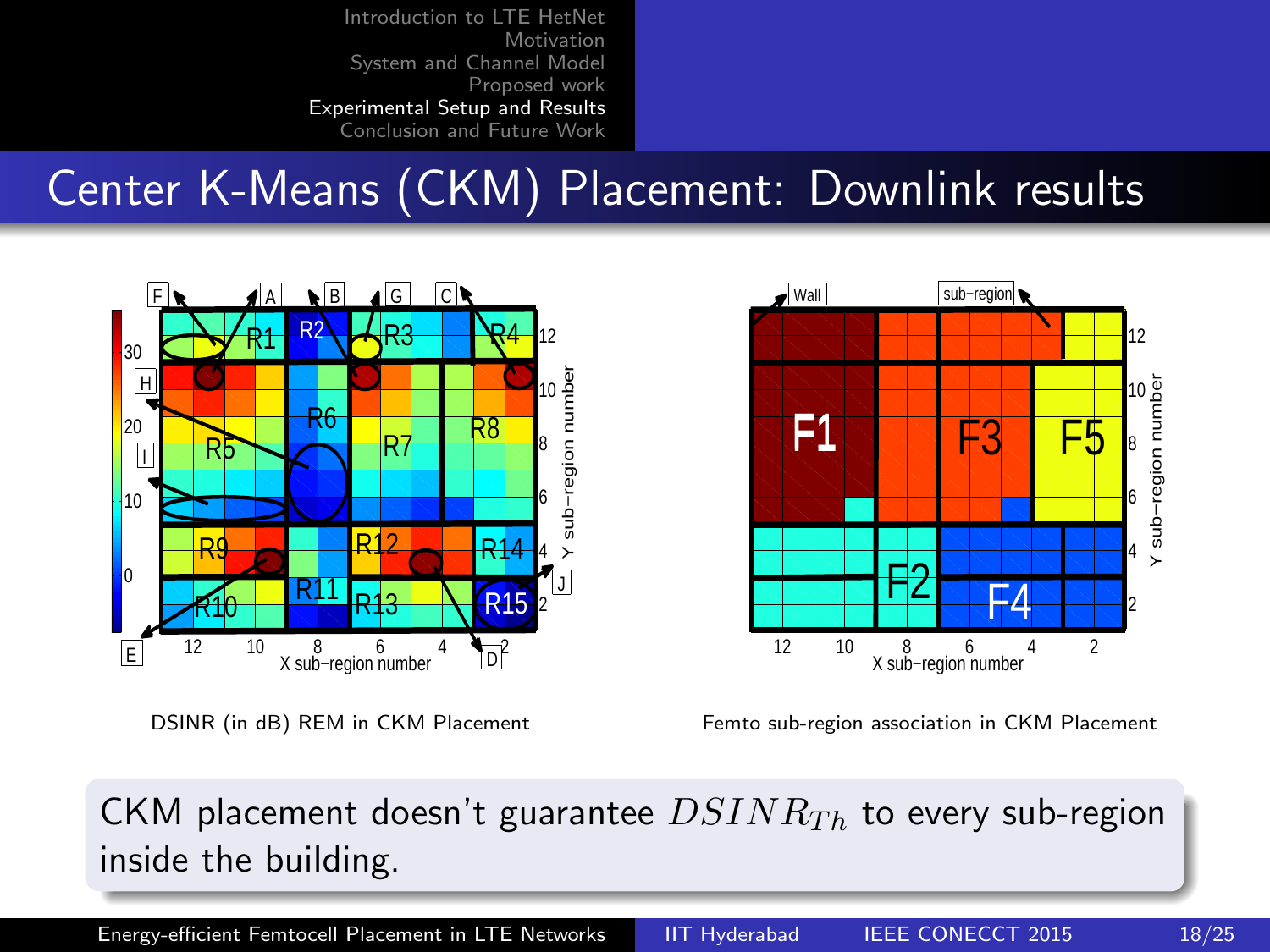#### MFUTP and CKM Placement: Uplink Results



Uplink power (in W) in CKM Placement.

Compared to CKM placement, uplink power consumption is 47% lesser in MFUTP placement.

[Energy-efficient Femtocell Placement in LTE Networks](#page-0-0) | IIT Hyderabad IEEE CONECCT 2015 19/25

Y sub−region number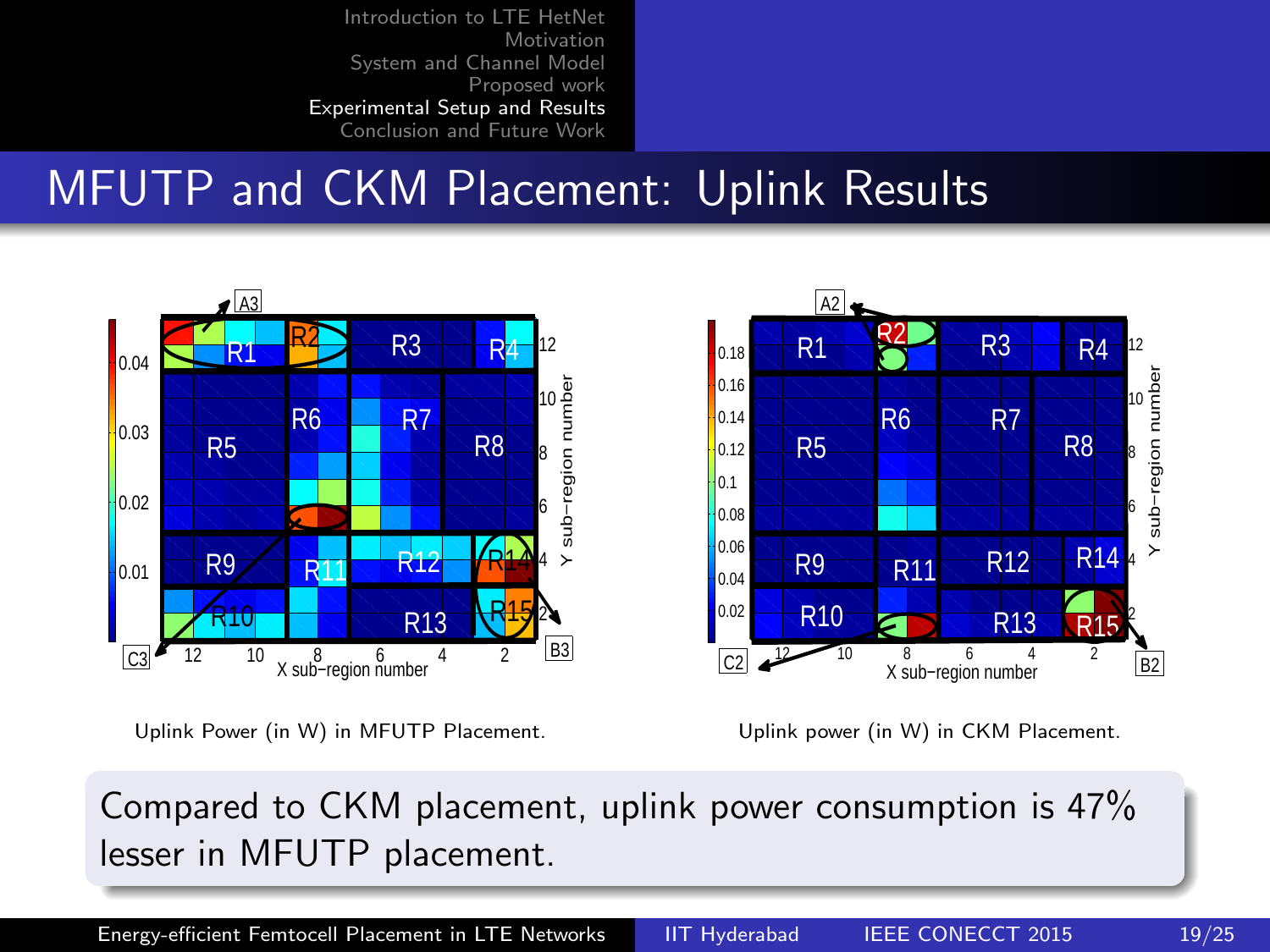#### Uplink SINR and Power CDF



Every user attains  $USINR_{Th}$  without exceeding the power limit, in MFUTP placement.

[Energy-efficient Femtocell Placement in LTE Networks](#page-0-0) | IIT Hyderabad IEEE CONECCT 2015 20/25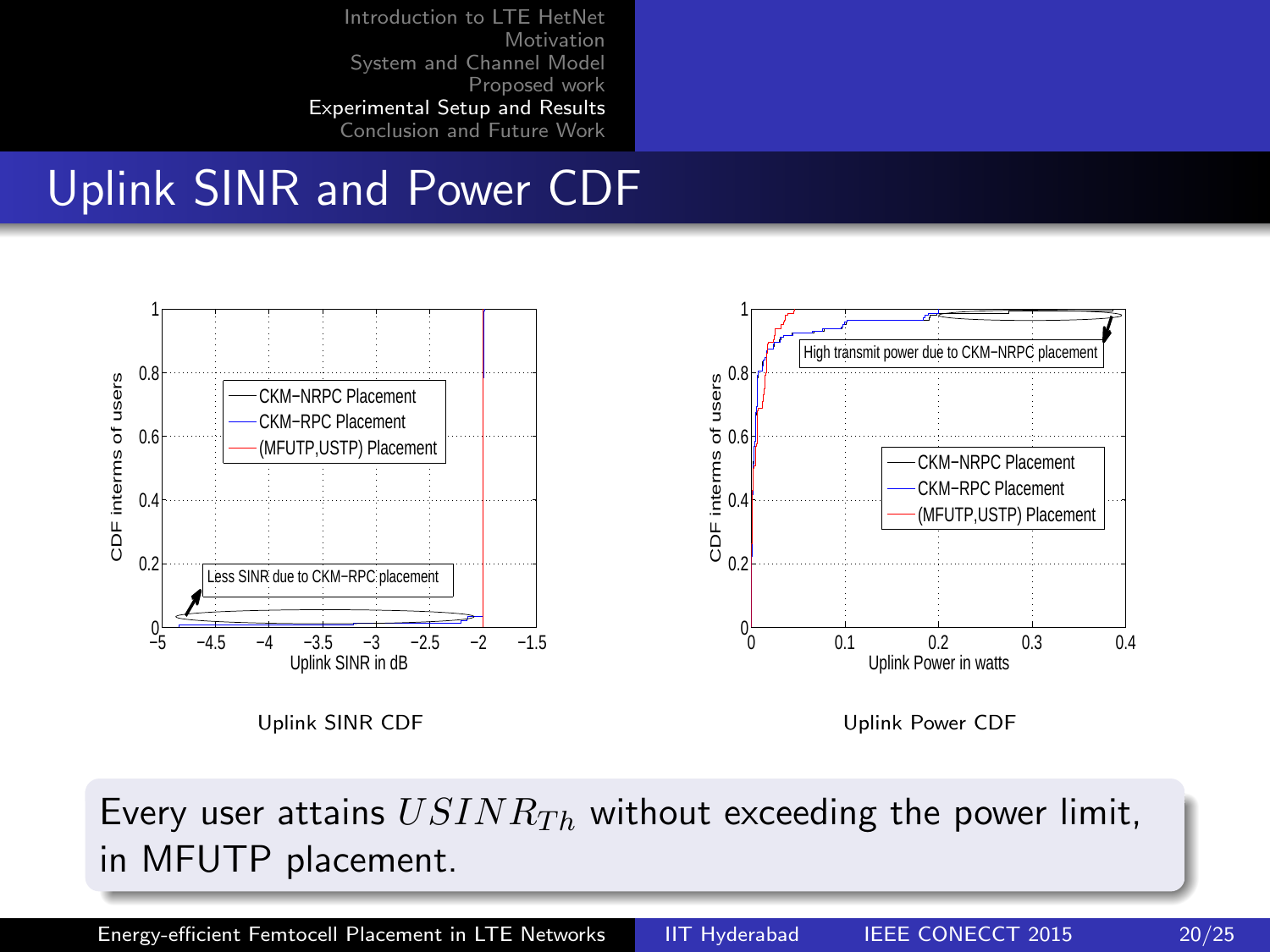#### Uplink SINR and Power



Uplink  $SINR_{Th}$  variation across sub-regions



Uplink Power variation across sub-regions

#### Depending on users'  $USINR_{Th}$ , USTP LP model has allocated the optimal power.

[Energy-efficient Femtocell Placement in LTE Networks](#page-0-0) | IIT Hyderabad IEEE CONECCT 2015 21/25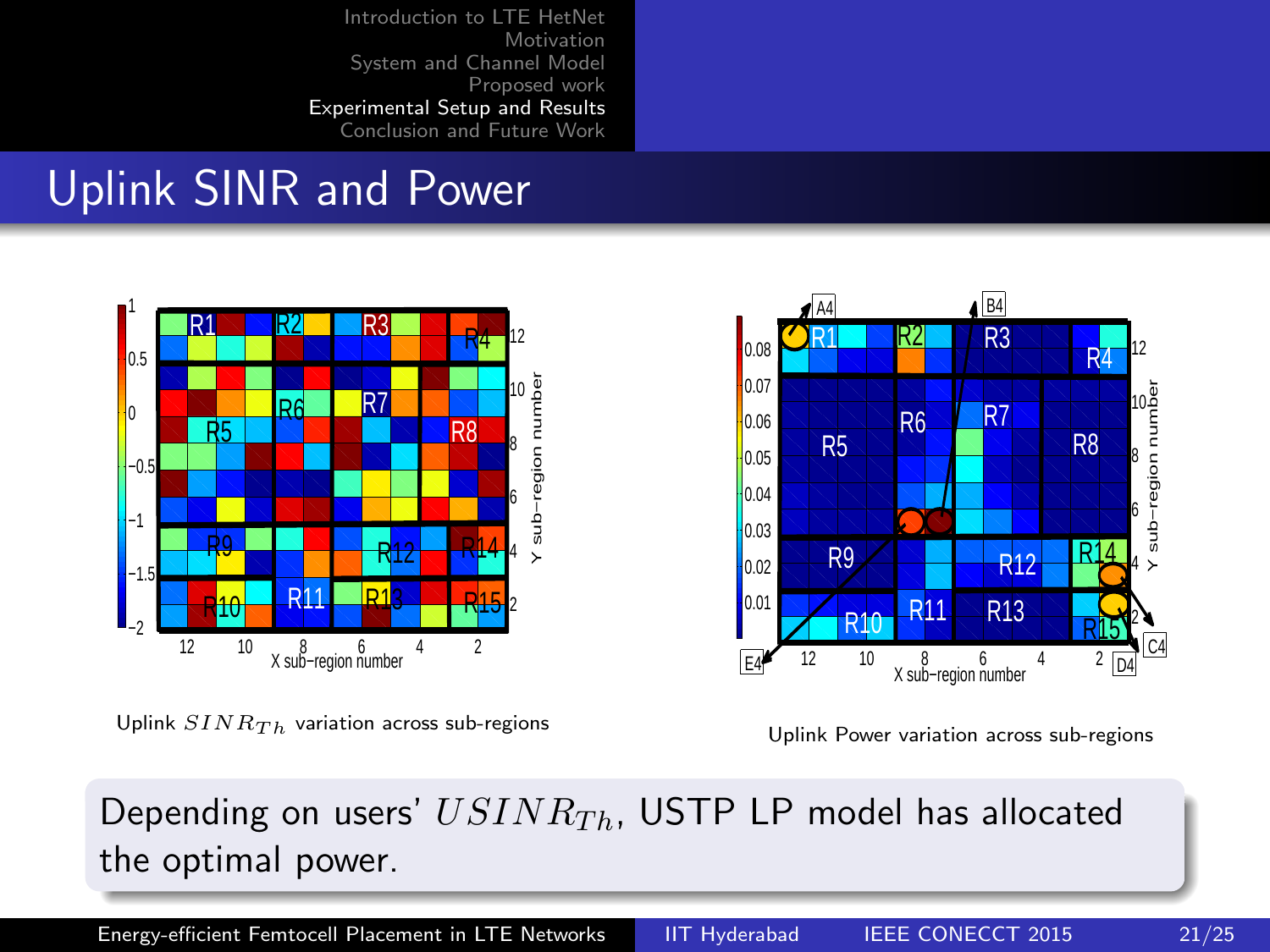#### <span id="page-21-0"></span>Conclusion and Future Work

- The placement of Femtos are done based on uplink and downlink interference.
- Uplink energy consumption in MFUTP placement is 47% lesser than CKM placement.
- In future, the Macro users and efficient RB allocation will also be considered in the system model.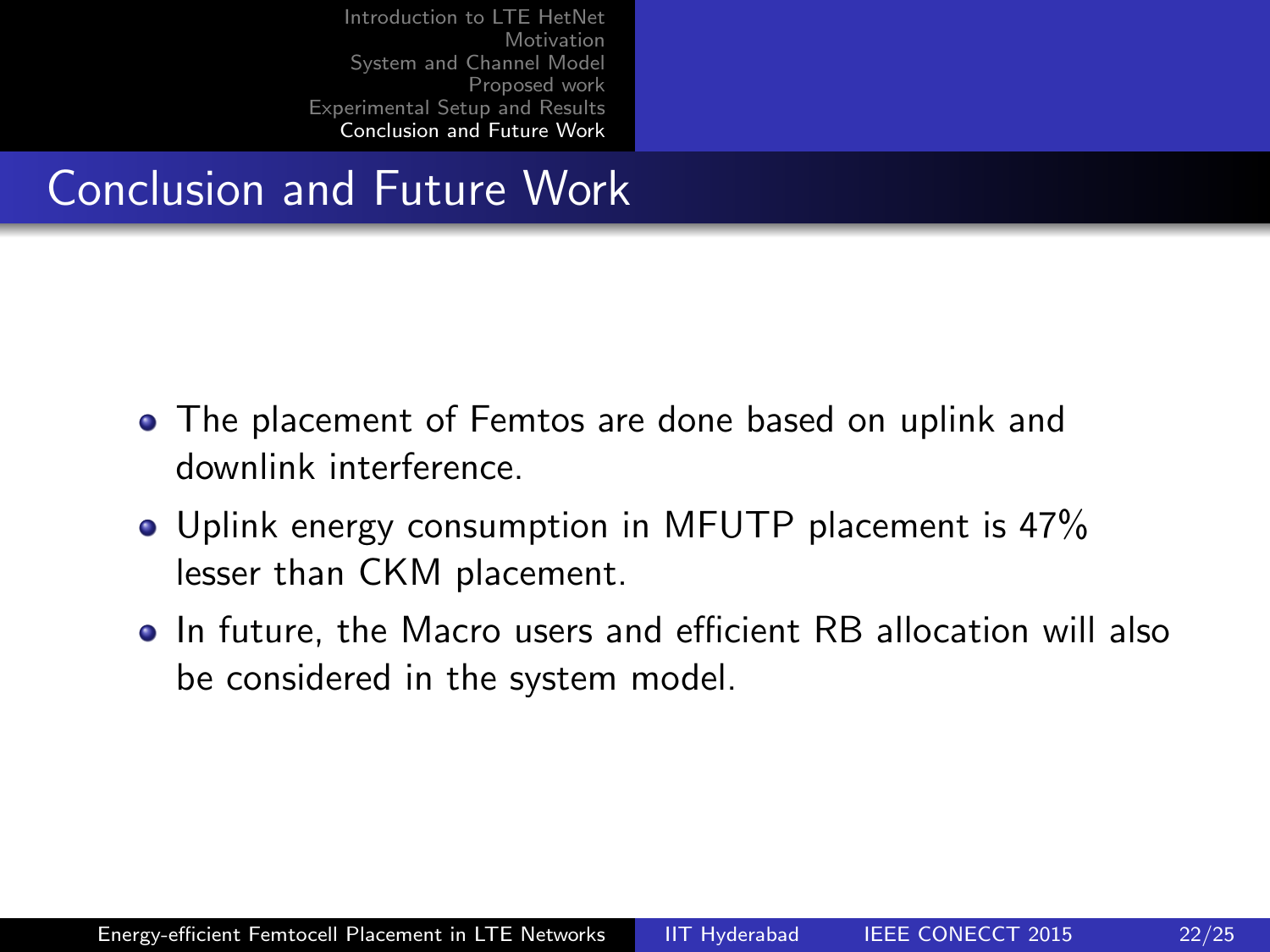# Questions ?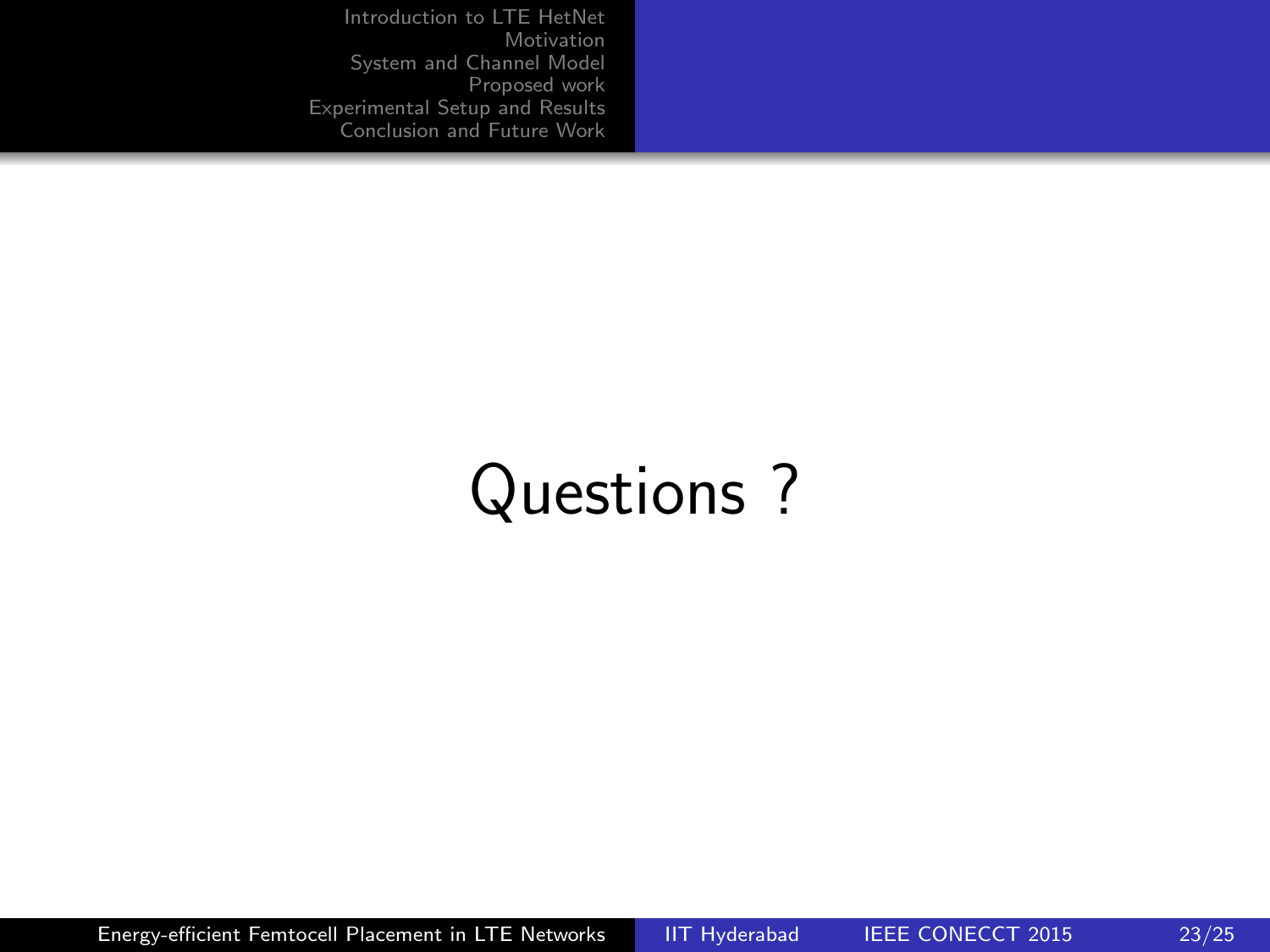#### References



Views on rel-12 and onwards for lte and umts. Future Radio in 3GPP, CISCO, 2013.



GAMS. [http://www.gams.com/]( http://www.gams.com/).



Yuanye Wang and Shankar Venkatraman.

Uplink power control in lte heterogeneous networks. In Globecom Workshops, 2012 IEEE, pages 592–597. IEEE, 2012.



Weisi Guo, Siyi Wang, Xiaoli Chu, Jie Zhang, Jiming Chen, and Hui Song. Automated small-cell deployment for heterogeneous cellular networks. Communications Magazine, IEEE, 51(5):46–53, 2013.



Vanlin Sathya, Arun Ramamurthy, and Bheemarjuna Reddy.

On placement and dynamic power control of femtocells in lte hetnets. In GLOBECOM Wirless Network Symposium. IEEE, 2014.



Narendra Karmarkar.

A new polynomial-time algorithm for linear programming. In Proceedings of the sixteenth annual ACM symposium on Theory of computing, pages 302–311. ACM, 1984.